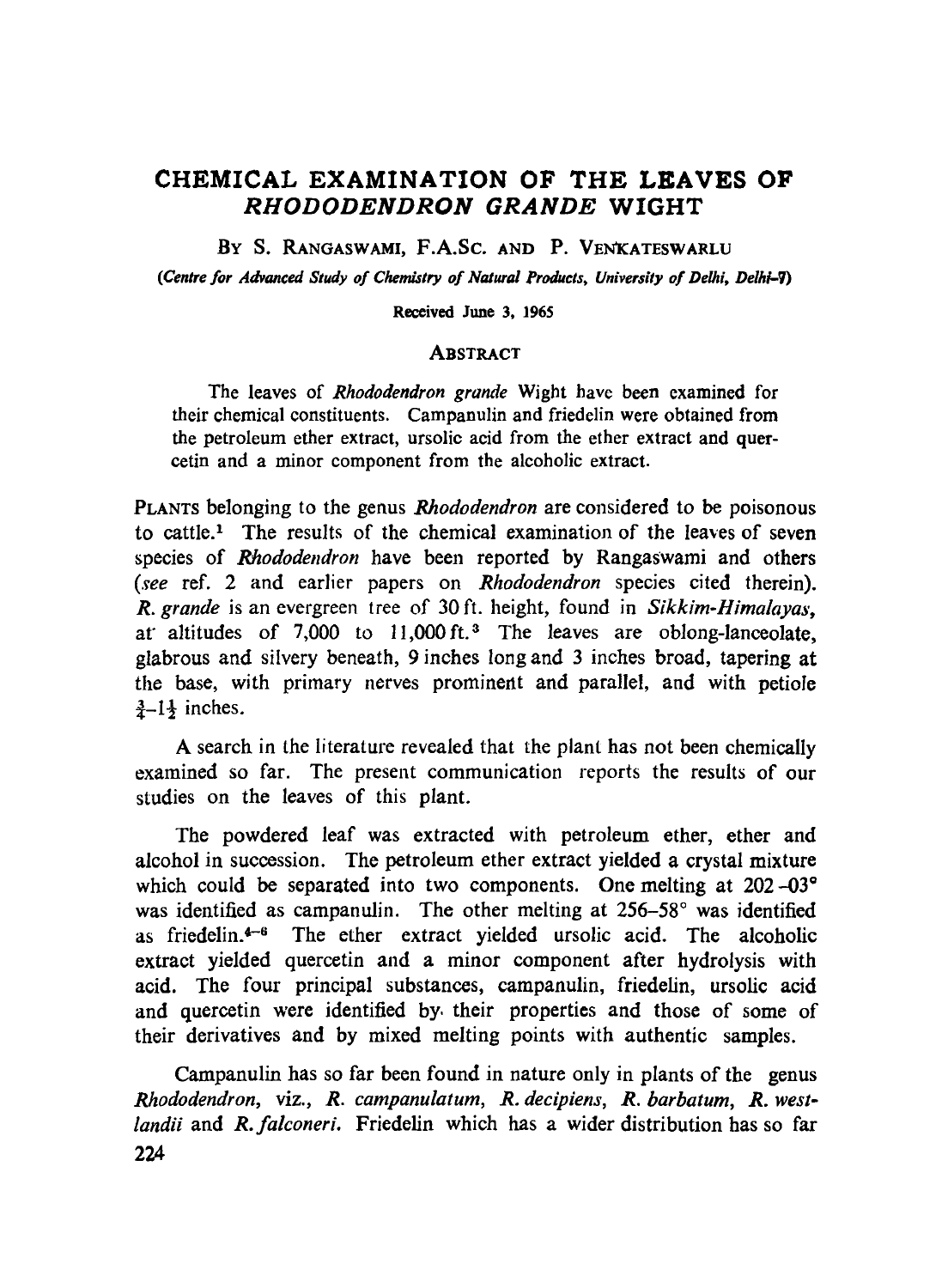been found to occur in three *Rhododendron* species, *viz., R. westlandii, R. cinnamomeum* and *R. decipiens.* 

### **EXPERIMENTAL**

AII the melting points were determined on a Kofler block. The alumina used for chromatography was of activity I unless mentioned otherwise. Petroleum ether refers to the fraction with boiling range  $60-80^\circ$ . Paper used for chromatography was Whatmann No. 1 unless otherwise specified. Abbreviations used are:  $Pet = Petrolcum$  ether;  $B = Benzen$ e.

The leaves were collected from Darjeeling (West Bengal). The airdried, eoarsely powdered leaves (1 kg.) were extracted exhaustively under reflux with petroleum ether. The solvent-free powder was then extracted with ether and finally with hot alcohol.

*Petroleum ether extract.*--The combined dark green extract (41.) was concentrated to 200 ml. and left overnight at room temperature, when a large quantity of crystalline solid deposited. This was filtered and washed with petroleum ether (fraction A, 3 g.). The filtrate was concentrated, the syrupy residue taken up in hot acetone (100 ml.) and the clear solution was again left overnight at room temperature when some more crystalline solid deposited (fraction B,  $1.5g$ ). The mother liquor on evaporation left a dark green sticky residue (X, 52 g.).

Fractions A and B which were found to be mixtures were combined and chromatographed over alumina in 1 g. portions, employing 30g. of alumina and 100ml. of eluant per fraction. The course of the chromatogram is summarised in Table I.

| <b>Fraction No.</b> | Eluting solvent | Weight of<br>residue<br>in mg. | m.p. of the residue<br>after one<br>crystallisation |
|---------------------|-----------------|--------------------------------|-----------------------------------------------------|
|                     | Pet             | 280                            | $200 - 02$ °                                        |
| 2                   | Pet-B $(19:1)$  | 60                             | $200 - 02$ °                                        |
| 3                   | Pet-B $(9:1)$   | 70                             | $252 - 54^\circ$                                    |
| 4                   | $Pet-B$ $(3:1)$ | 210                            | $252 - 55^\circ$                                    |
| 5                   | $Pet-B$ $(l:1)$ | <b>150</b>                     | $252 - 55^\circ$                                    |
| 6                   | в               | 20                             | $252 - 55^\circ$                                    |

TABLE I

*Chromatography of crystallisate from petroleum ether extract*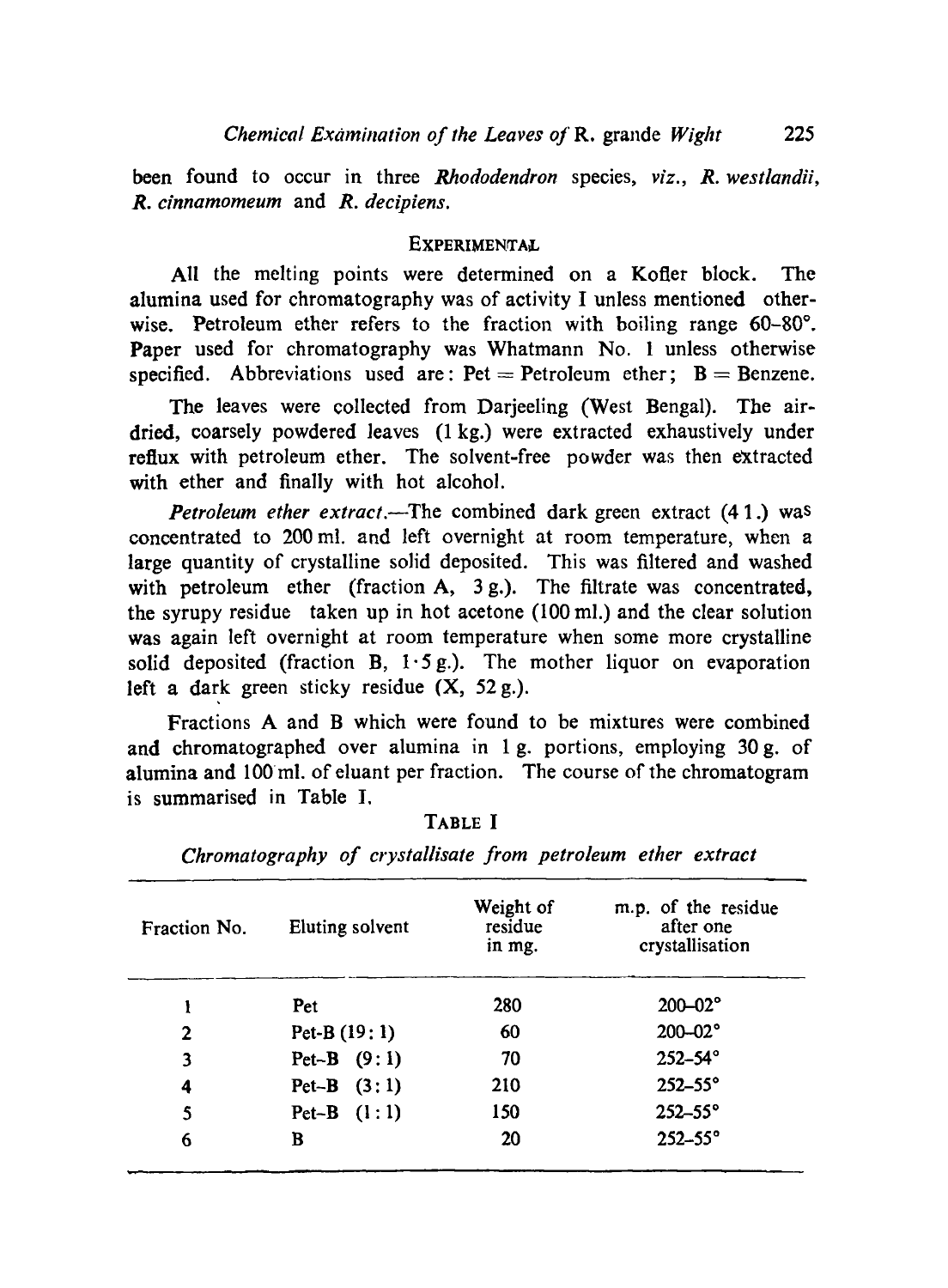Fractions 1 and 2 crystallised from chloroform-acetone as colourless needles, m.p. 202-03° (crystallisate A, 280 mg.). Combined fractions 3-6 crystallised from chloroform-acetone as colourless needles, m.p.  $256-57°$ (crystallisate B 370mg.).

The residue X was saponified with  $10\%$  sodium hydroxide in benzenealcohol  $(1:9)$ . The unsaponifiable matter  $(8 g)$  was taken up in hot acetone (100ml.) and set aside for several days when a crystalline mass deposited. This on further recrystallisation from chloroform-acetone yielded colourless needles, m.p. 201-03" (50mg., identical with crystallisate A).

*Crystallisate A (Campanulin).--Colourless* needles from chloroform acetone, m.p. 202-03°. In the Salkowski reaction it gave an yellow colour changing to orange and in the Liebermann-Burchard test a red colour changing rapidly to deep pink. No yellow colour was obtained with tetranitromethane in chloroform.  $[a]_D^{35} = +82.1^{\circ}$  (c = 0.99 in chloroform). (Found: C, 84.8; H, 12.2%, C<sub>30</sub>H<sub>50</sub>O requires: C, 84.5; H, 11.8%) Mixed m.p. with authentic campanulin<sup>7</sup> was undepressed.

*lsomerisation with mineral acid.--Crystallisate* A (0-5g.) dissolved in absolute alcohol (100 mi.) was refiuxed with concentrated hydrochloric acid (4ml.) for half-an-hour. The mixture was diluted with water (100mi.) and the alcohol removed under reduced pressure. The resulting suspension was extracted with ether  $(4 \times 50 \text{ ml})$ . The united ethereal extract was washed with water till neutral, dried over sodium sulphate and the solvent removed. Crystallisation of the residue twice from chloroform-acetone gave shining colourless plates, m.p.  $241-43^{\circ}$  (0.4 g.). A yellow colour was obtained with tetranitromethane in chloroform.  $[a]_D^{35} = -38.8^\circ$  ( $c = 1.44$ ) in chloroform). Mixed m.p. with campanulol was undepressed.

*Oxidation of the isomerisation product.--A* solution of the isomerisation product  $(0.3 g.)$  in benzene was treated with a slight excess of  $2\%$  solution of chromic acid in acetic acid at room temperature for two hours with ,ocasional shaking. After removing the solvent under reduced pressure, the residue was taken up with dilute sulphuric acid and extracted with ether. The ethereal extracts were washed neutral, dried and the solvent was removed. Crystallisation of the residue twice from chloroform-acetone gave shining colourless plates, m.p.  $251-53^{\circ}$  (0.1 g.). It gave a yellow eolour with tetranitromethane in chloroform. A pink colour was obtained in the Zimmermann test.  $[a]_D^{36} = -88.9^\circ (c=0.90 \text{ in chloroform}).$ The mixed melting point with authentic campanulone was undepressed,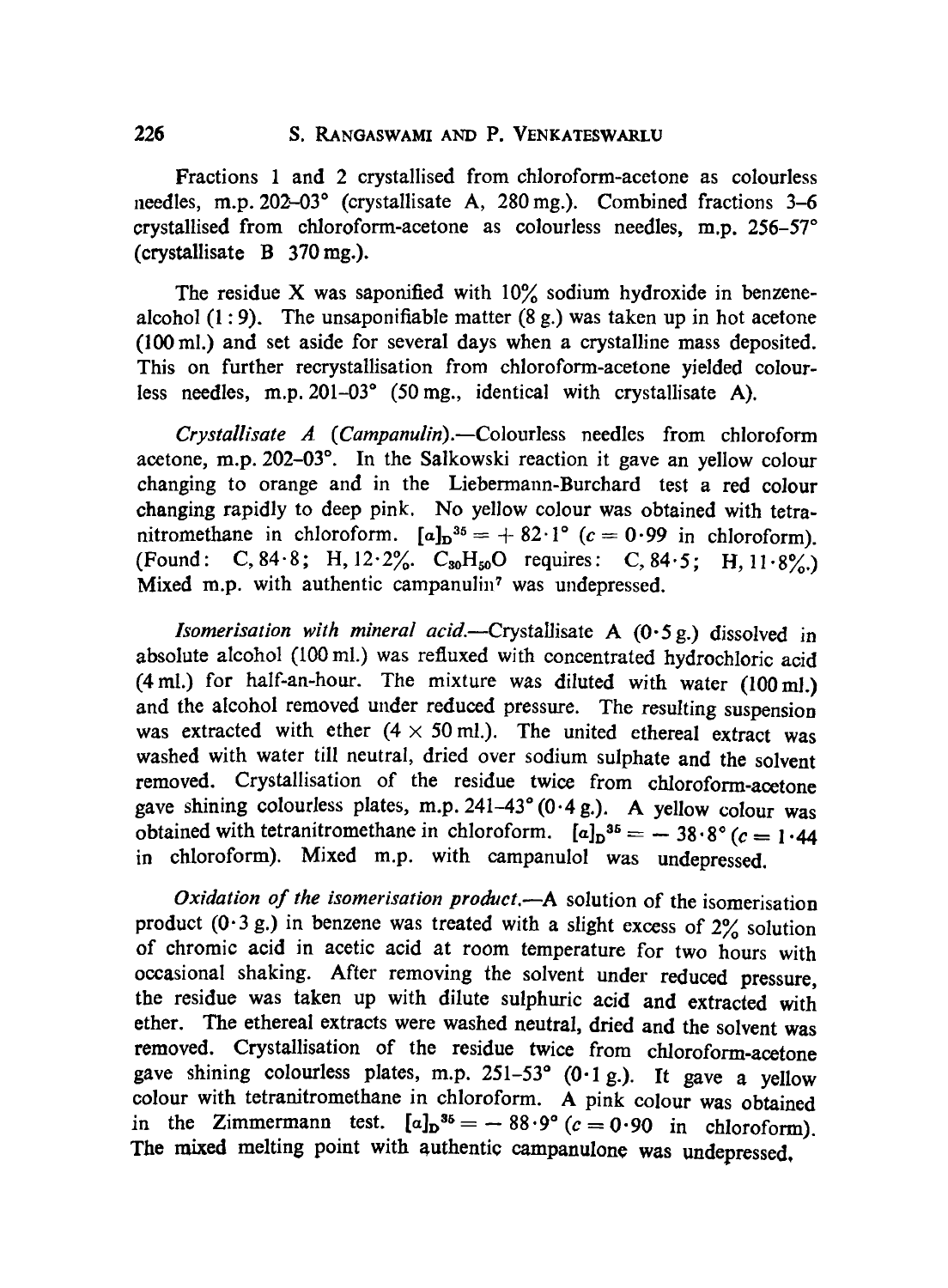*Crystallisate B ( Friedelin).--Colourless* needles from chloroform-acetone, m.p. 256-57°. It gave no colour reaction in Salkowski, and Liebermann-Burchard reactions or with tetranitromethane reagent.  $[a]_n^{35} = -27 \cdot 1^{\circ}$  $(c = 0.67$  in chloroform). (Found: C, 84.0; H, 12.3%. C<sub>sn</sub>H<sub>sn</sub>O requires: C,  $84.5$ ; H,  $11.8\%$ .)

*Reduction of crystallisate B*.—The ketone  $(0.3 \text{ g})$  was taken in methanoldioxan  $(3:1, 100 \text{ ml})$  and sodium borohydride  $(0.4 \text{ g})$  was added to it. There was vigorous reaction. The solution was kept at room temperature for 45 minutes. The solvents were removed after acidifying with dilute hydrochloric acid. The product was extracted with ether and the solvent evaporated; the pale yellow residue was chromatographed over acid-washed alumina  $(30 \text{ g.})$  employing 50 ml, portions of solvents and solvent mixtures for elution. The course of the chromatogram is given in Table II.

| Fraction No.  | Eluting solvent | Weight of<br>residue<br>in mg. | m.p. of the residue<br>after one<br>crystallisation |
|---------------|-----------------|--------------------------------|-----------------------------------------------------|
| l             | Pet             | 50                             | $278 - 81^{\circ}$                                  |
| 2             | Pet-B $(19:1)$  | 10                             | $279 - 81^{\circ}$                                  |
| 3             | Pet-B $(9:1)$   | $\bullet$                      |                                                     |
| $\frac{1}{2}$ | Pet-B $(3:1)$   | 150                            | $295 - 299$ °                                       |
| 5             | Pet-B $(1:1)$   | Traces                         | . .                                                 |
| 6             | B               | $\ddot{\phantom{1}}$           | $\ddot{\phantom{0}}$                                |

| ١К<br>ъ. |  |
|----------|--|
|----------|--|

*Chromatography of the reduction product of crystallisate B* 

Fractions 1 and 2 above were united and recrystallised twice from chloroform when shining plates were obtained, m.p.  $280-82^{\circ}$  (35 mg.). Mixed m.p. with an authentic sample of epifriedelanol from *Rhododendron campanulatum<sup>7</sup>* was undepressed.

Fraction 4 crystallised from chloroform-acetone as shining plates, m.p. 298-301° (125 mg.).  $[a]_D^{35} = +21.9° (c = 0.37 \text{ in chloroform}).$  The acetate prepared by the action of pyridine and acetic anhydride at  $100^\circ$ for 4 hours, and purified by passing through a small column of alumina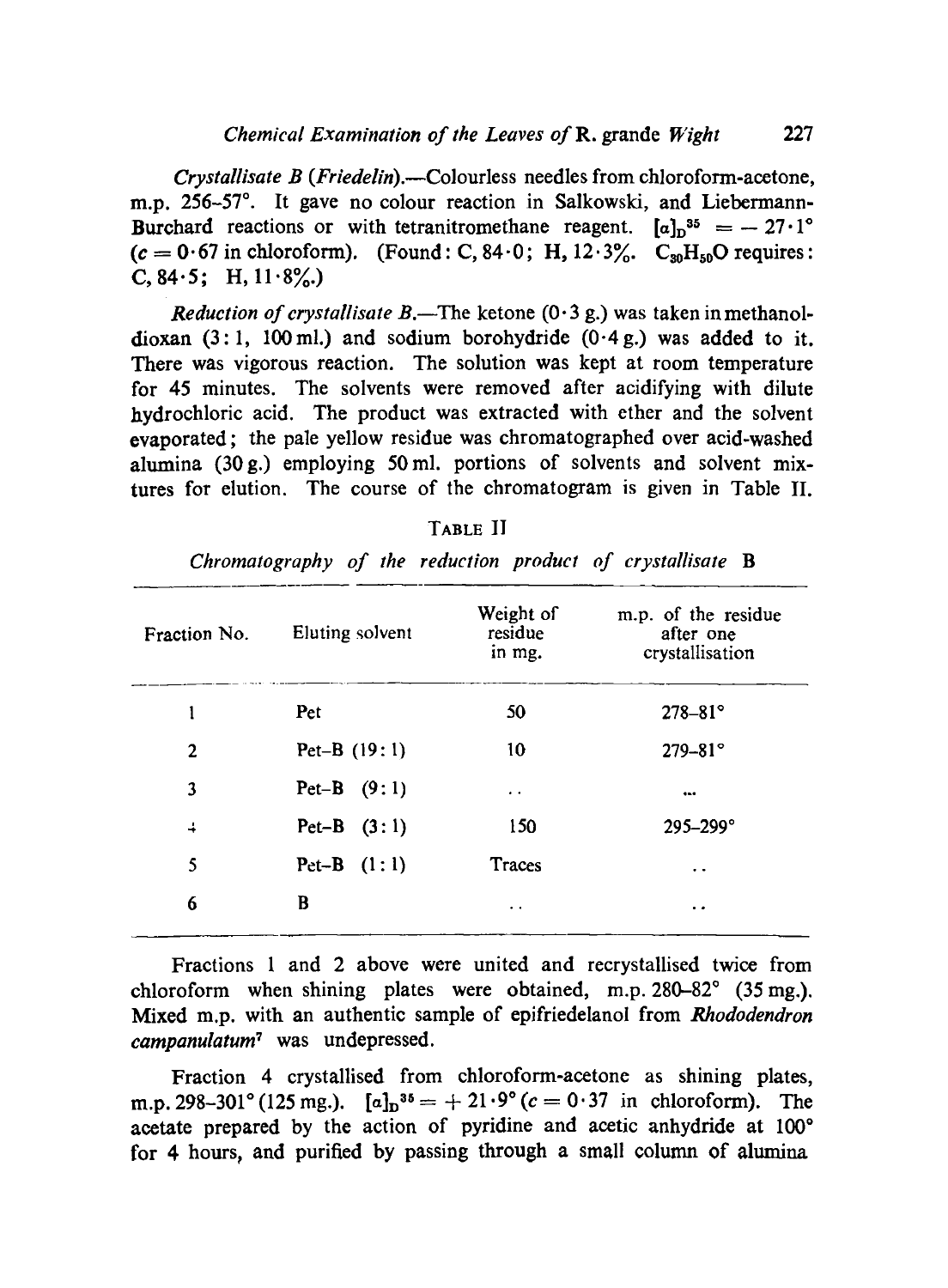crystallised from benzene-acetone as colourless needles, m.p.  $307-09^\circ$ .  $[a]_D^{35} = +23.1^{\circ}$  (c = 1.30 in chloroform). (Found: C, 81.1; H, 11.5%.  $C_{32}H_{54}O_2$  (friedelanol acetate) requires: C, 81.6; H, 11.6%) The mixed m.p. of the substance of m.p.  $298-301^{\circ}$  with an authentic sample of freidelanol obtained from *Rhododendron cinnamomeum<sup>8</sup>* was undepressed.

*Ether extract.*—The dark green extract was concentrated to 150 ml. when a large amount of pale green solid deposited. It was filtered and washed with acetone  $(3 g)$  and the filtrate further concentrated and left in the ice-chest for a number of days. As no more solid material deposited from it, ir was not examined further.

The above solid was dissolved in excess of hot methanol (200mi.), diluted with an equal volume of water and the resulting suspension cooled and extracted with ether  $(5 \times 50 \text{ ml})$ . The ethereal extract was shaken with  $5\%$  sodium hydroxide when a precipitate separated at the interphase.

The ethereal layer was washed, dried and the solvent removed, when a green sticky residue was left behind, from which no crystalline substance could be obtained. The lower alkaline layer gave a greenish precipitate on neutralisation with acid. It could not be crystallised from any solvent or solvent mixtures.

The precipitate formed at the interphase was filtered, dissolved in methanol and decomposed with mineral acid. The resulting solid  $(1.3 g.)$ answered the colour reactions for ursolic acid; but it did not cyrstallise well. There was no improvement even after a second purification through the sodium salt. A portion  $(0.3 g.)$  of the acid was suspended in methanol and treated with ethereal diazomethane and the product  $(0.32 g)$  was chromatographed over alumina. The residues obtained from petroleum ether-benzene (1:1) and benzene eluates (total 200mg.) crystallised from petroleum ether as feathery needles, m.p. 114-17° (methyl ursolate).  $[a]_n^{85}$  =  $+ 71.4^{\circ}$  (c = 0.62 in chloroform (Found: C, 78.6; H, 10.5; -OCH<sub>8</sub> 6.2%.  $C_{31}H_{50}O_3$  requires: C, 79.1; H, 10.7;  $-OCH_3(1)$ , 6.6%.) A portion of this ester was acetylated; the acetate crystallised from alcohol as colourless rectangular rods, m.p. 247-48°.  $[a]_D^{35} = +57.9^{\circ}$  ( $c = 0.93$ ) in chloroform). (Found: C, 76.9; H, 9.9%.  $C_{33}H_{52}O_4$  (methyl acetyl ursolate) requires:  $C, 77.3$ ; H,  $10.2\%$ .) Mixed m.p. of these samples with authentic methyl ursolate and methyl acetylursolate respectively were undepressed,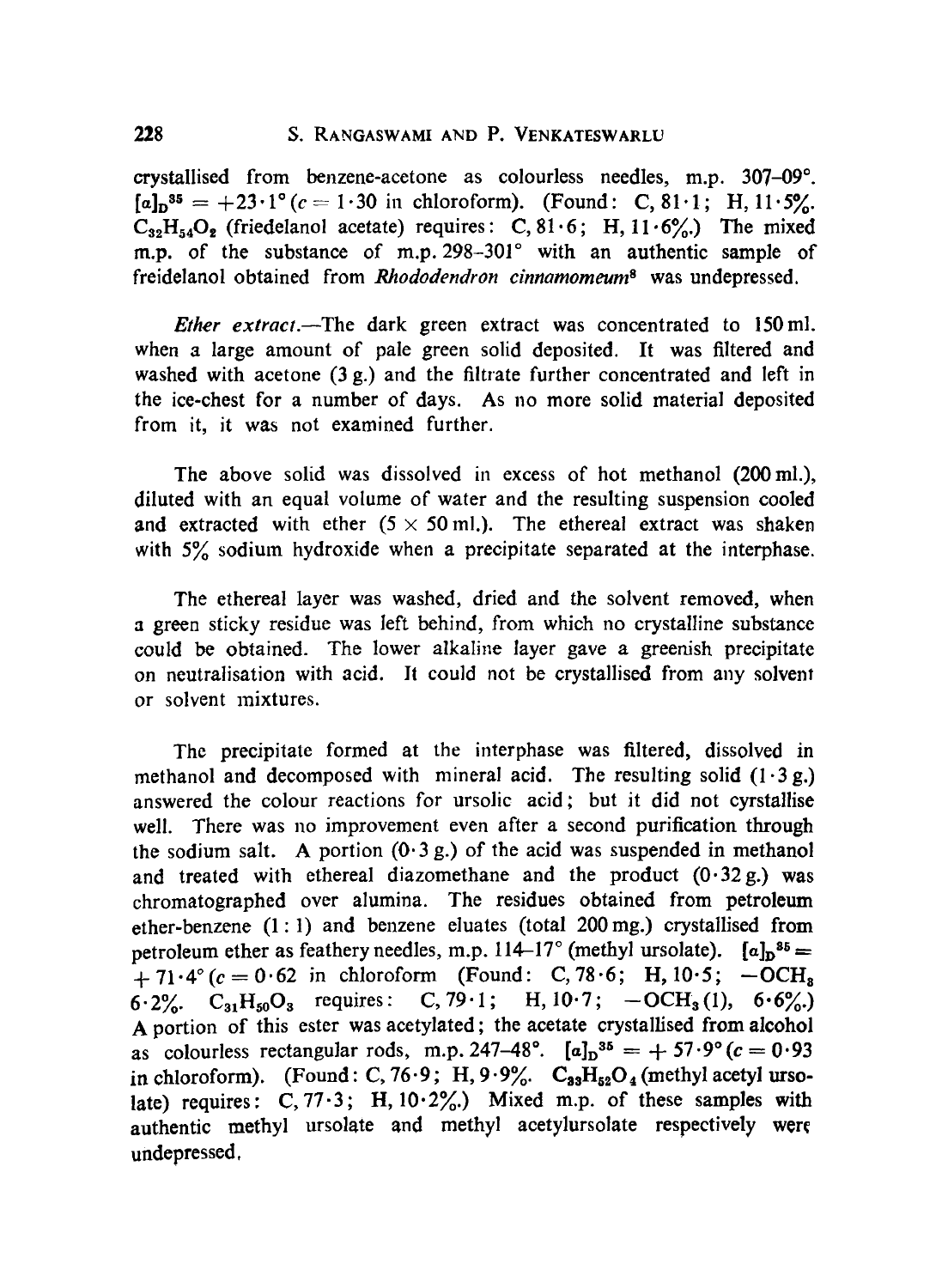*Alcohol extract.--The* alcoholic extract was concentrated under reduced pressure to a low volume (200mi.) with intermittent additions of water. The greenish mass sticking to the sides of the vessel was rejected. The decanted supernatant solution was heated to boiling and progressively diluted with water till no more resin separated. To the filtered clear red solution sulphuric aicd was added to give a  $7\%$  concentration of the acid and the mixture was refluxed for 2 hours. A large amount of brown resin slowly separated out. The suspension was cooled and extracted with ethyl acetate (4  $\times$  100 ml.). The extract was washed, dried over sodium sulphate, concentrated to 10 mi. and diluted with dry benzene (15 mi.). The mixture was warmed to get a clear solution and left in ce-chest for a number of days when a pale yellow crystalline solid was obtained. This was filtered and washed with dry benzene (minor component, 100mg.). The filtrate was concentrated when a yellow precipitate was obtained. This on recrystallisation from alcohol gave a yellow compound, m.p.  $308-12^{\circ}$  (decomp., 170 mg.). Colour reactions were as described in the literature for quercetin. The U.V. absorption taken in ethanol and the shifts with specific reagents were as below: Compound in ethanol: 256, 368-70; with sodium ethoxide: 325; with sodium acetate: 274; with sodium acetate and boric acid: 386-88; with aluminium chloride:  $269$ ,  $425 \text{ m}\mu$ . Comparison with authentic quercetin on a descending paper chromatogram using butanolacetic acid-water  $(4: 1: 5)$  system and including a mixed chromatogram confirmed its identity as quercetin and also the mixed melting point was undepressed.

*Minor component*.—This compound obtained from the alcohol extract as described earlier, crystallised from ethyl acetate-benzene as pale yellow plates, m.p.  $204-10^{\circ}$  (decomp.). It was neutral in character and did not give flavonoid or triterpenoid colour reactions. It was optically inactive and did not contain any methoxyl groups. (Found: C,  $65.8$ ; H,  $5.7\%$ .) The U.V. spectrum of the compound taken in ethanol and the shifts with reagents are as below:

Compound:  $\lambda_{\text{max}}$ , 268 and 317.5;  $\lambda_{\text{min}}$ , 243.5 and 296 m $\mu$ .

Compound with AlCI<sub>3</sub>:  $\lambda_{\text{max}}$  275 and 325;  $\lambda_{\text{min}}$  245 and 300 m $\mu$ .

- Compound with NaOAc:  $\lambda_{max}$ , 266 and 312.5;  $\lambda_{min}$ , 243.5 and  $291$  m $\mu$ .
- Compound with NaOAc/Boric acid:  $\lambda_{max}$  266 and 312.5;  $\lambda_{min}$ 243.5 and 291 m $\mu$ .